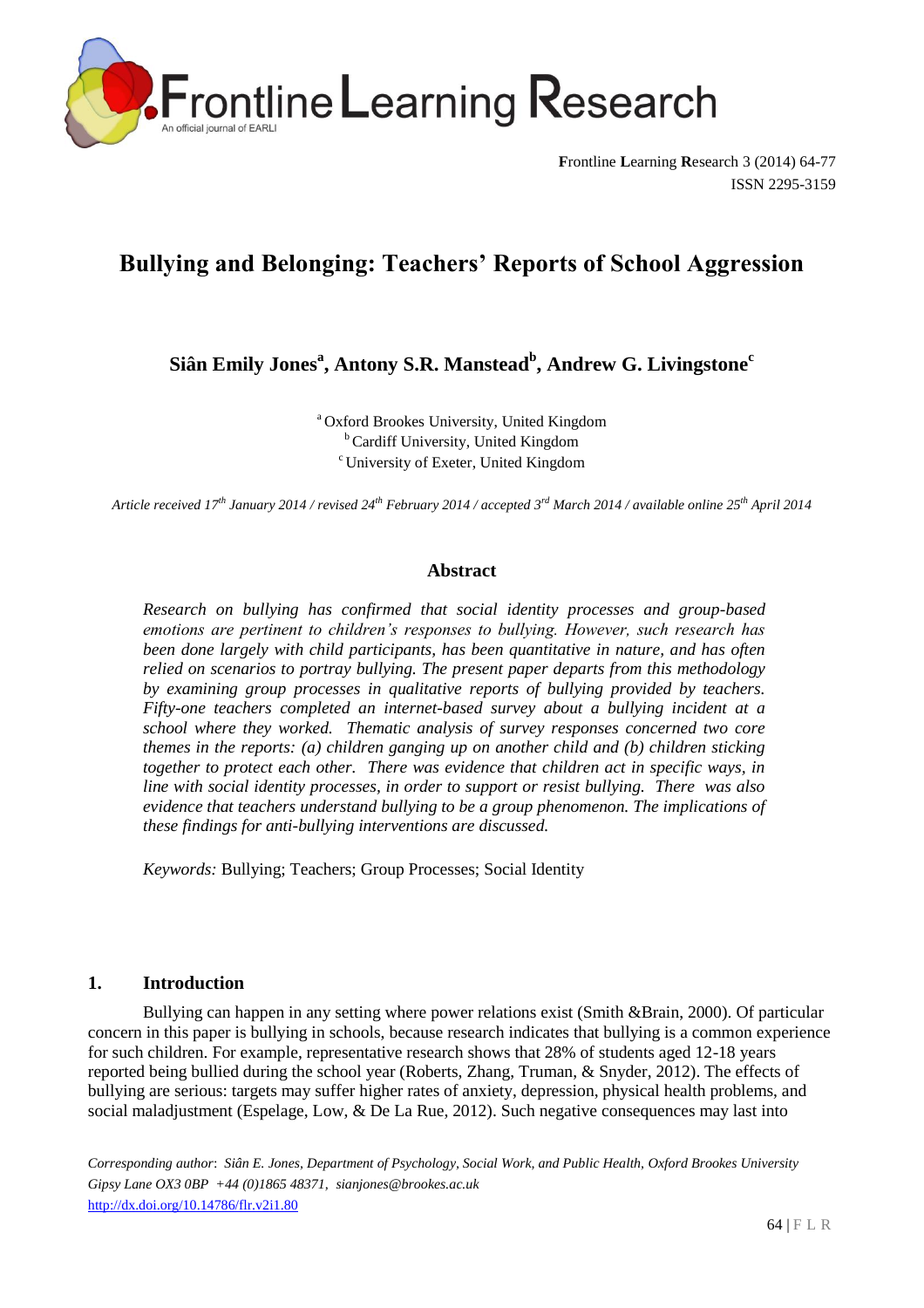

adulthood (e.g., Hunter, Mora-Merchan, & Ortega, 2004; Olweus, 1994). As these effects touch both perpetrators and targets (Gini & Pozzoli, 2009) and those who witness it (Nishina & Juvonen, 2005), it is important to reduce incidences of bullying. The finding that those who witness bullying are susceptible to negative consequences points to the ways in which bullying may be understood as a group process. Indeed, recent research supports a framing of bullying in these terms.

Since the publication of Atlas and Pepler"s (1998) observational study, which revealed that peers were present in 85% of all bullying episodes on a school playground, a burgeoning research literature has confirmed that it is helpful to regard bullying as a group process. For example, Espelage, Holt, and Henkel (2003) used peer nomination techniques (for a review see Hymel, Vaillancourt, McDougall, & Renshaw, 2002) to identify peer groups of middle school children, and followed them longitudinally for a year. They found that members of peer groups that engaged in bullying increased their own bullying behaviours over time. Additionally, using peer nomination techniques as part of the participant-role approach, it has been shown that peers may form groups that work collectively to resist bullying: Sainio, Veenstra, Huitsing, and Salmivalli (2011) found that targets who had one or more classmates defending them when they were bullied were less anxious, less depressed, and had higher self-esteem than undefended targets, even when the frequency of the bullying incidents was taken into account. In line with the above research findings, in recent years the *zeitgeist* in terms of responses to bullying in schools has changed from a focus at the level of the individual to interventions focused at the school level (for a review of school/class-wide interventions, see Horne, Stoddard, & Belle, 2007). Horne et al. (2007) note that a common feature of these group-level interventions is that they work at the whole school or class level, as well as targeting those directly affected by a bullying incident. As such, these interventions focus on social skills training of individuals, but do not address the peer/friendship group dynamics identified by researchers, and discussed in greater detail below. Indeed, although much research has been directed at a group-level understanding of children"s responses to bullying, comparatively little research has looked at the group-level nature of teachers" responses. In light of this, this paper aims to look at how groups are represented in teachers" responses to bullying.

# **1.1 A Social Identity Account of Bullying**

Empirical work looking at bullying as a group process has used social identity theory (SIT; Tajfel & Turner, 1979) as a means of understanding why children might work in groups to (a) bully, and (b) overcome bullying. This theory proposes that a person's group memberships are an important part of their identity their *social identity –* and, as a consequence, group members will try to enhance their own self-esteem by seeking to maintain a positive image of their group. The more strongly one identifies with a given group membership, the more likely one is to act on behalf of the (positive image of) the group; in other words, the more likely one is to enhance one"s social identity. The group image is epitomised, according to SIT, by a set of group norms to which its members are expected to adhere (Turner, 1999). As such, group members are likely to be rewarded for adherence to group norms, or rejected by the group when they fail to adhere to them (Morrison, 2006).

Building on this, it was hypothesized (e.g., Jones, Haslam, York, & Ryan, 2008; Jones, Livingstone, & Manstead, 2011, 2012; Nesdale, 2007) that bullying might be a set of behaviours that is motivated by social identity processes, including levels of ingroup identification, and adherence to group norms. In line with this hypothesis, a number of studies have indicated the role of social identity processes in maintaining bullying. These studies have been mainly conducted using the minimal group paradigm (Tajfel, Billig, Bundy, & Flament, 1971), in which children are assigned to a group at random (but ostensibly on the basis of some activity, such as a dot-estimation task) and their responses to hypothetical intergroup events are recorded (see Dunham, Baron & Carey, 2011, for a review of minimal group research with children). Ojala and Nesdale (2004) demonstrated that children understand the need for group members to behave normatively, even if this involves bullying. They gave children scenarios to read, and found that children understood that story characters who engaged in bullying would be rejected by a group with an anti-bullying norm, but accepted by a group with a pro-bullying norm. Evidence from Jones et al. (2008), using the minimal group paradigm, showed that children encouraged to identify with a perpetrating group in a scenario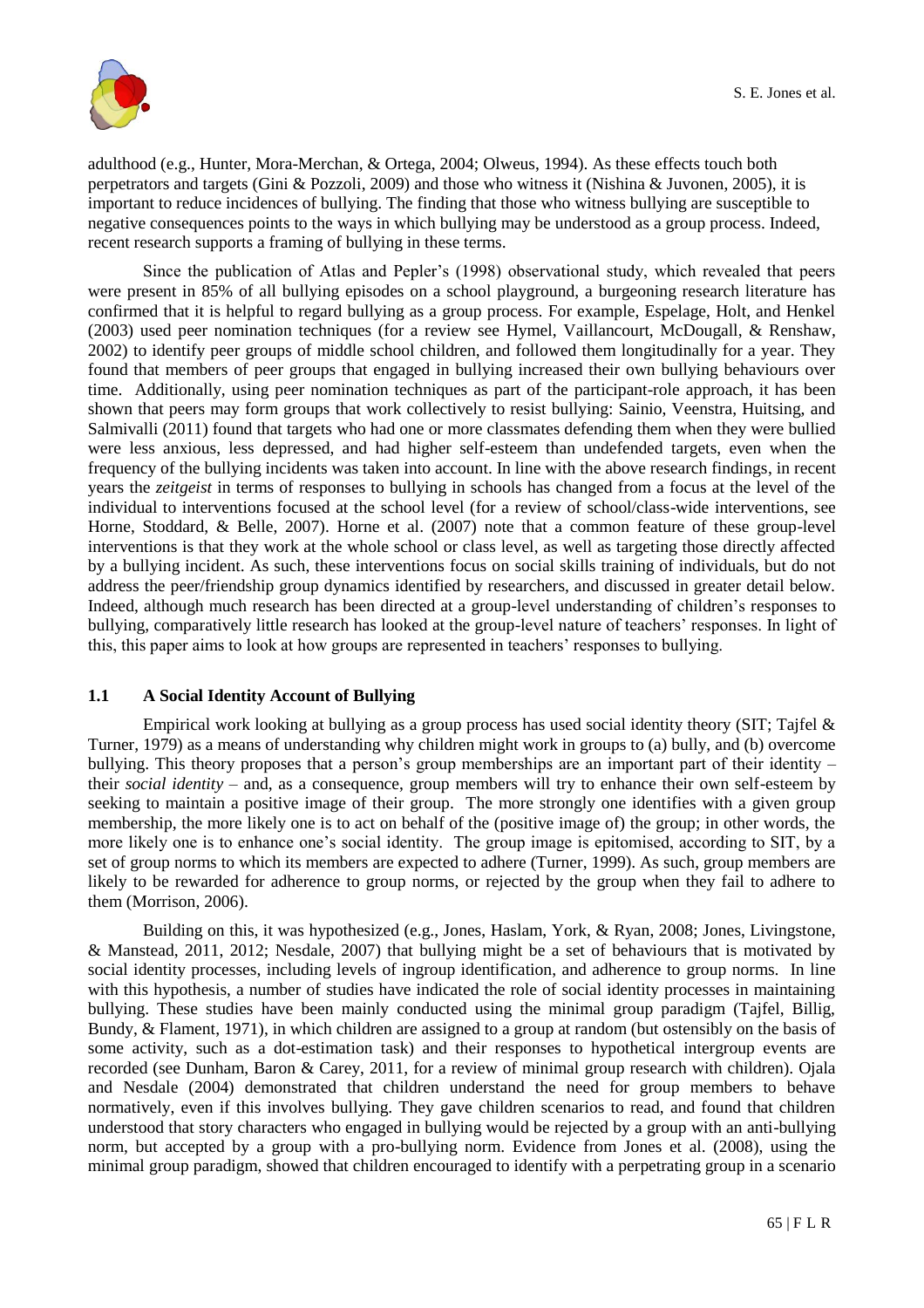

concluded that one bullying child from that group was deserving of punishment for a bullying incident, whereas third party group members concluded that the whole of the perpetrating group was punishable.

Furthermore, Nesdale, Durkin, Maass, Kiesner, and Griffiths (2008) showed, in a minimal group study, that children"s intentions to engage in bullying were greater when they were assigned to a group that had a norm of outgroup-disliking, rather than a norm for outgroup-liking. In later research, Jones et al. (2011) showed that children who identify highly with a target feel more anger on behalf of that target – they "stick together" with a target of bullying, while children who identify with a bullying group express more pride – and want to be friends with the bullying children. Thus, social identity processes might account for children"s responses to bullying, in terms of a need to maintain a positive ingroup image, and to adhere to ingroup norms.

# **1.2 Teachers' Responses to Bullying**

Despite research showing that group processes might be involved in bullying, little research effort has been spent examining teachers' awareness of processes underlying bullying (Nesdale & Pickering, 2006). This lack of research attention is problematic in light of the finding from a study by Whitney and Smith (1993), which found that less than half of teachers intervened when a pupil was being bullied. This is despite the fact that it is a recommended government policy for children to be actively encouraged to talk to adults about bullying, to see that it is stopped (Department for Children, Schools and Families, 2007). More worryingly, teacher intervention in bullying decreases in likelihood as pupils get older (O"Moore, Kirkham, & Smith, 1998), and incidences of bullying increase with age (Horne et al., 2007).

One possible reason for lack of intervention is lack of awareness or understanding of a situation as bullying. Fekkes et al. (2005) showed that a substantial number of both teachers and parents were unaware that the child was being bullied; for classmates this figure was lower. Teachers did not speak to bullies, only to the bullied children. Children indicate that verbal and psychological bullying is more prevalent than physical bullying, yet few teachers recognize these incidents or identify them as bullying (Hazler, Miller, Carney, & Green, 2001). Boulton (1997), investigating teachers" definitions of and attitudes towards bullying, found that one in four teachers did not regard name-calling, spreading rumours or social exclusion as bullying.

Khoury-Kassabri (2009) argued that in many cases school staff do not have the ability to determine who the victims and bullies are, and do not make an effort to distinguish each student's role in the bullying situation. Thus, a student"s involvement in bullying, in whatever role, is associated with being verbally or physically punished by teachers. Also, in some instances, students who are involved in violent acts (even as victims) are perceived as disrupting the learning process, which might increase the probability of being punished.

Yoon and Kerber (2003) investigated teacher attitudes via their responses to various bullying scenarios. They found that when teachers are unaware of the extent of bullying or when they did not consider the behaviour to be serious, they exhibited passive attitudes towards bullying and did not intervene or did not do so effectively. Because non-physical acts of bullying are easier to hide, teachers must be aware of the symptomatic bullying behaviours (Yoon & Kerber, 2003). In a study by Nicolaides, Toda, and Smith (2002), trainee teachers were reasonably accurate in their estimates of the frequency of bullying in school and the extent of teacher intervention. They were unaware that self-reports of victimization decline with age. In addition, they believed that girls and boys were equally likely to be bullies and that bullies have low selfesteem and lack social skills. These trainee teachers saw their role as instrumental in reducing bullying in the classroom. Whether or not they will be effective in that role is contingent on a number of factors. Further to this, Bauman and Del Rio (2005) used a questionnaire assessing knowledge, attitudes and beliefs about bullying on a sample of 82 trainee teachers in the United States. Participants had some accurate knowledge as well as some beliefs and attitudes that would not be consistent with effective teacher behaviours towards students involved in bullying. Only 6 per cent mentioned repetitive behaviour and 28 per cent included power imbalance in their definitions. These are the two elements that are unique to bullying vis-à-vis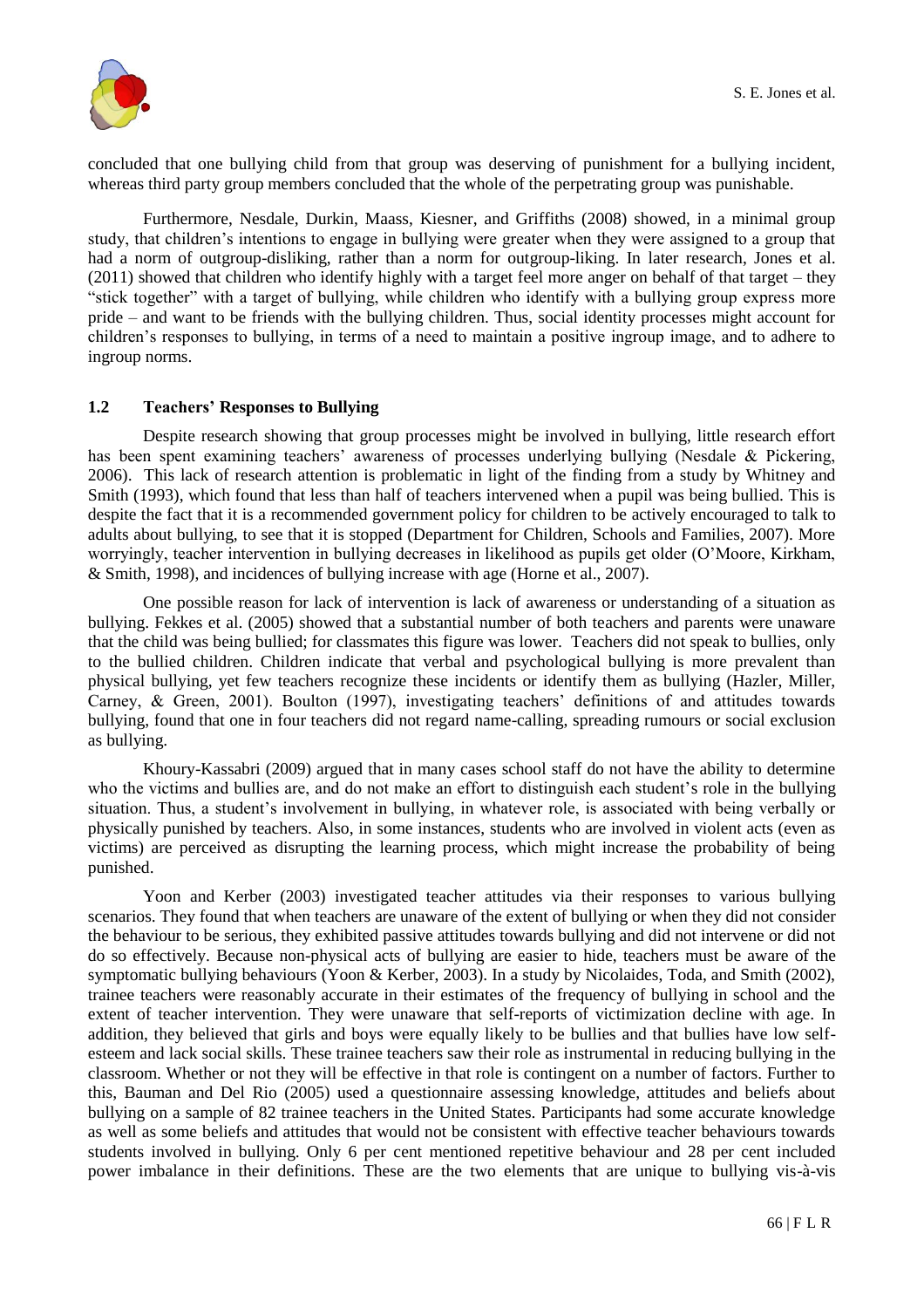

aggression. Boulton et al. (2014) found that willingness to intervene by teachers corresponded to the type of bullying portrayed. In a similar vein, Hazler et al. (2001) reported that teachers frequently label any physical conflict as bullying, even when it is not, and show less concern for and intent to intervene in situations with the potential for social or emotional harm. The teachers were interested in further training.

Teachers" views and beliefs about bullying inform their anti-bullying action or inaction. Yoon and Kerber (2003)'s research shows that teachers are less likely to intervene in bullying if they are unsympathetic to victims or believe that getting involved is unnecessary. Kochenderfer-Ladd and Pelletier (2008) showed that avoidant beliefs ("children would not be bullied or picked on if they avoided mean children") were predictive of separating students which was then associated both directly and indirectly (via reduced revenge seeking) with lower levels of peer victimization. Teachers who held normative beliefs ("bullying is normative behaviour that helps children learn social norms") about bullying were not likely to intervene. Holt and Keyes (2004) found that 27 % of teachers agreed with the statement, "A little teasing doesn"t hurt".

Research suggests that teachers are aware of the group-level nature of bullying. Yubero and Navarro (2006) found that teachers believed that girls employ bullying tactics planned in advance, with the objective of creating unease in their relationships "in order to obtain a more advantageous position *within their group*." (p. 499, emphasis ours). A vignette study by Nesdale and Pickering (2006) examined the impact on teachers" reactions to children"s aggression of three variables, two of which were related to the aggressors and one was related to the teachers. Teachers each read a scenario that described an aggressive episode committed by a group of boys against a boy from another class. The aggressors were either good or bad children, who were either popular or unpopular with their classroom peers. In addition, the scenario manipulated the teachers' social identity, in terms of the strength of their identification with the class to be either high or low. Analysis of the teachers" ratings revealed a consistent negative response from the teachers towards the aggressors versus the victim. However, the teachers" responses were also influenced by the aggressors" goodness and popularity, and the teachers" class identification.

## **1.3. The Present Study**

Given this, and that empirical research shows that social identity processes are relevant to bullying, it seems timely to explore whether teachers' narratives about bullying include mention of the role of groups. We sought to examine teachers' accounts of school bullying, with a particular focus on the way in which bullying involving more than two children was described. Owing to the paucity of previous research on teachers" perceptions of bullying, this study was exploratory in nature. We used qualitative research methods as a means to explore the way in which teachers represented bullying episodes among pupils, and as a way of investigating the content of the bullying episodes and the approaches that were used to deal with them.

Qualitative research methods thus enabled us to consider a range of bullying episodes in order to determine whether there was any evidence that the group processes that have been investigated empirically are echoed in teachers' reports of school bullying.

Accordingly, teachers were invited to complete an internet-based survey of their experiences of children"s bullying at a school where they had worked. Through a series of open-ended questions, they were asked to recall the details of a bullying incident.

# **2. Methods**

## **2.1 Data Collection and Participants**

Following ethical approval, teachers were invited to take part in an online survey (hosted by Survey Monkey). To encourage participation, links to the survey were hosted on anti-bullying sites, social networking sites, and on discussion forums aimed at teachers. One hundred and fifty-six teachers responded to the questionnaire. Responses from 51 teachers (25% of the total number of respondents) were sufficiently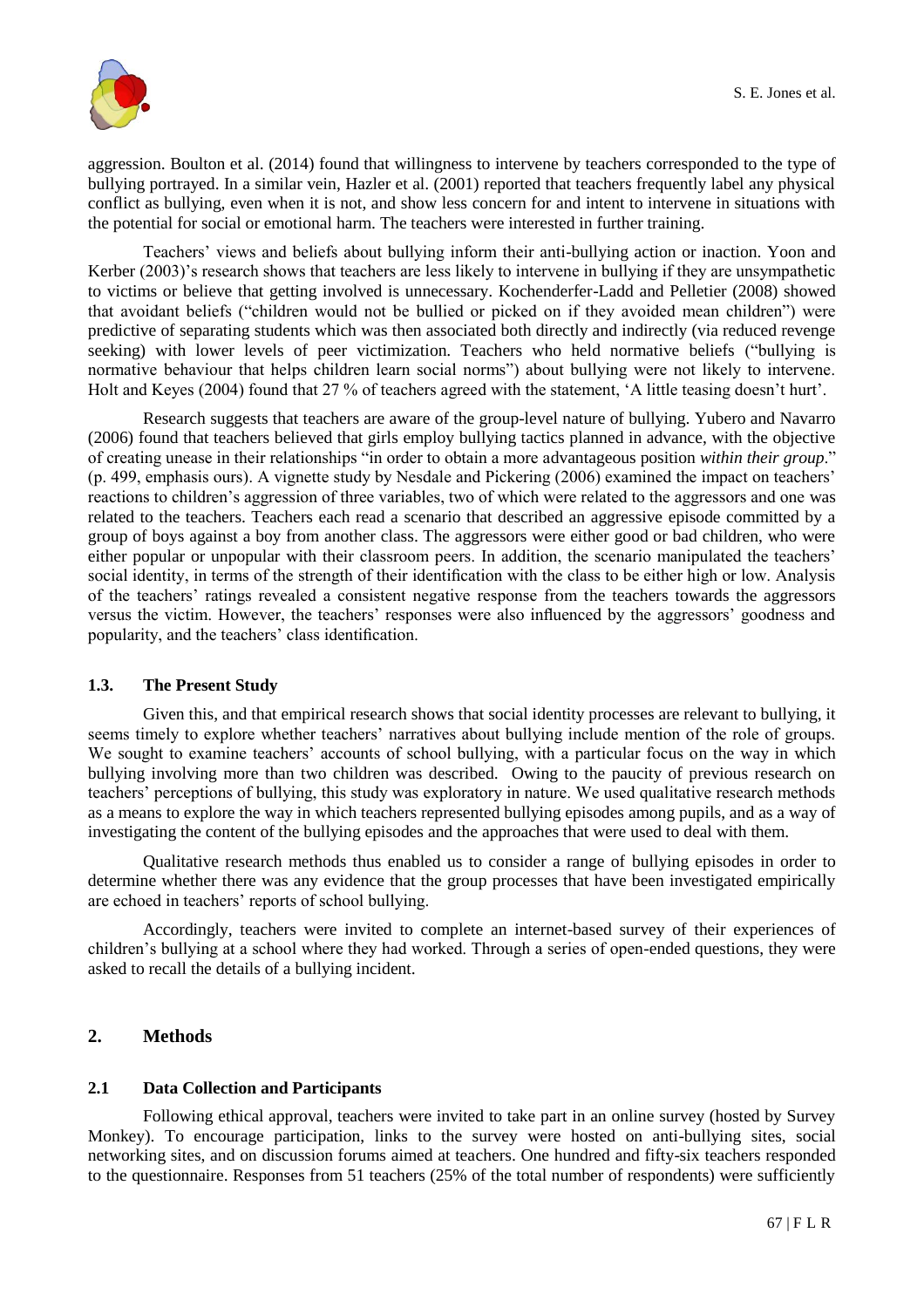

complete (i.e., these participants had answered, in a meaningful way, at least one open-ended question concerning the bullying incident) to be included in analyses. Of these, 32 were female and 15 were male (four unknown). Thirteen teachers taught at primary schools, 35 at secondary schools (three unknown). All teachers taught at state schools. In the interests of anonymity, no further demographic information about participants was gathered.

# **2.2 Children and Schools**

Participants provided data concerning the children involved in the bullying incident and the schools in which these incidents took place.

## *2.2.1 Age of Children*

Bullying incidents were reported among children between 6-7 years, up to 17-18 year-olds. Bullying was most frequently reported among 11-13 year-olds, (14 cases) and was not reported among 4-6 year-olds. This information is reported in Figure 1.



*Figure 1*. The number of bullying incidents reported by participants as a function of age group.

## *2.2.2. Size*

The modal school size was over 1000 pupils ( $N = 13$ ), while the modal class size was 20-29 pupils  $(N = 22)$ . Bullying incidents were most frequently reported in this sample in schools with over 1000 students where the class size was between 20-29 pupils.

## **2.3 Questionnaire Items**

Three questionnaire items concerned the details of a bullying incident that had occurred at a school in which they had worked. Open-response questions asked for details about (1) the reporting of the bullying incident, (2) the nature of the bullying, and (3) the extent to which children involved in the bullying were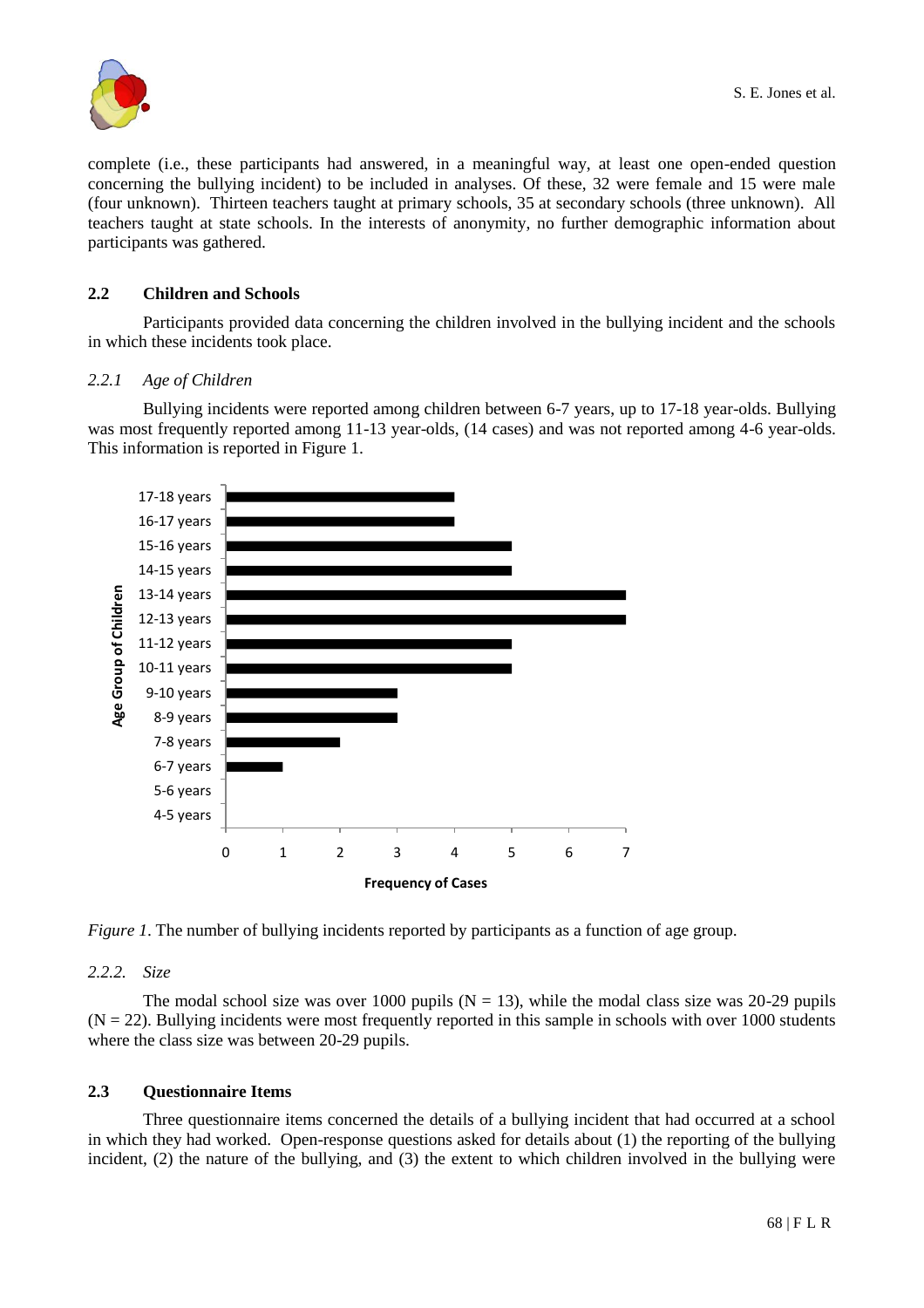

familiar to each other. Following this were closed questions about the age of the children involved, sex of the teacher, school type, school and class size, and about whether the school had an anti-bullying policy.

## **2.4 Data Analysis Strategy**

All usable data from open-response items were transferred to NVivo, and then submitted to a thematic analysis. Two themes used to inform the analysis were guided by the extant research (see Jones et al., 2011) on social identity processes: 1) children ganging up on another child, (condoning and joining in the bullying) and (2) children sticking together with the target (supporting the target and/or reporting the bullying).

The analysis first involved organizing the data into categories according to the number of perpetrators involved. Of the 51 incidents reported, seven involved only two children (one perpetrator and one target) and 44 cases involved more than one perpetrator. Because the focus is on group processes in bullying, subsequent analyses concentrated on the latter 44 cases. Data from these cases were coded under descriptive categories, such as "school journey" or "cyberbullying" in order to reduce the data to analyzable form (Coffey & Atkinson, 1996). Extracts from the data were coded for each category to ensure that later abstractions would "fit" the data (Straus & Corbin, 1998). These descriptive categories were then arranged around the two primary themes, reflecting the nature of the bullying and the processes involved in reporting it, as indicated in the teachers" reports. Illustrative extracts of each primary theme are reported below.

# **3. Results**

# **3.1 Primary Themes**

The following primary themes were examined in analysis of the teachers' reports: (1) children ganging up on another child, and (2) children sticking together. These are outlined in Figure 2, and in more detail below, along with illustrative extracts. In parentheses immediately following each extract is the participant number, participant sex, and the age of the children involved in the bullying.



*Figure 2*. Themes and sub-themes in the data (number of cases categorized in this theme in parentheses).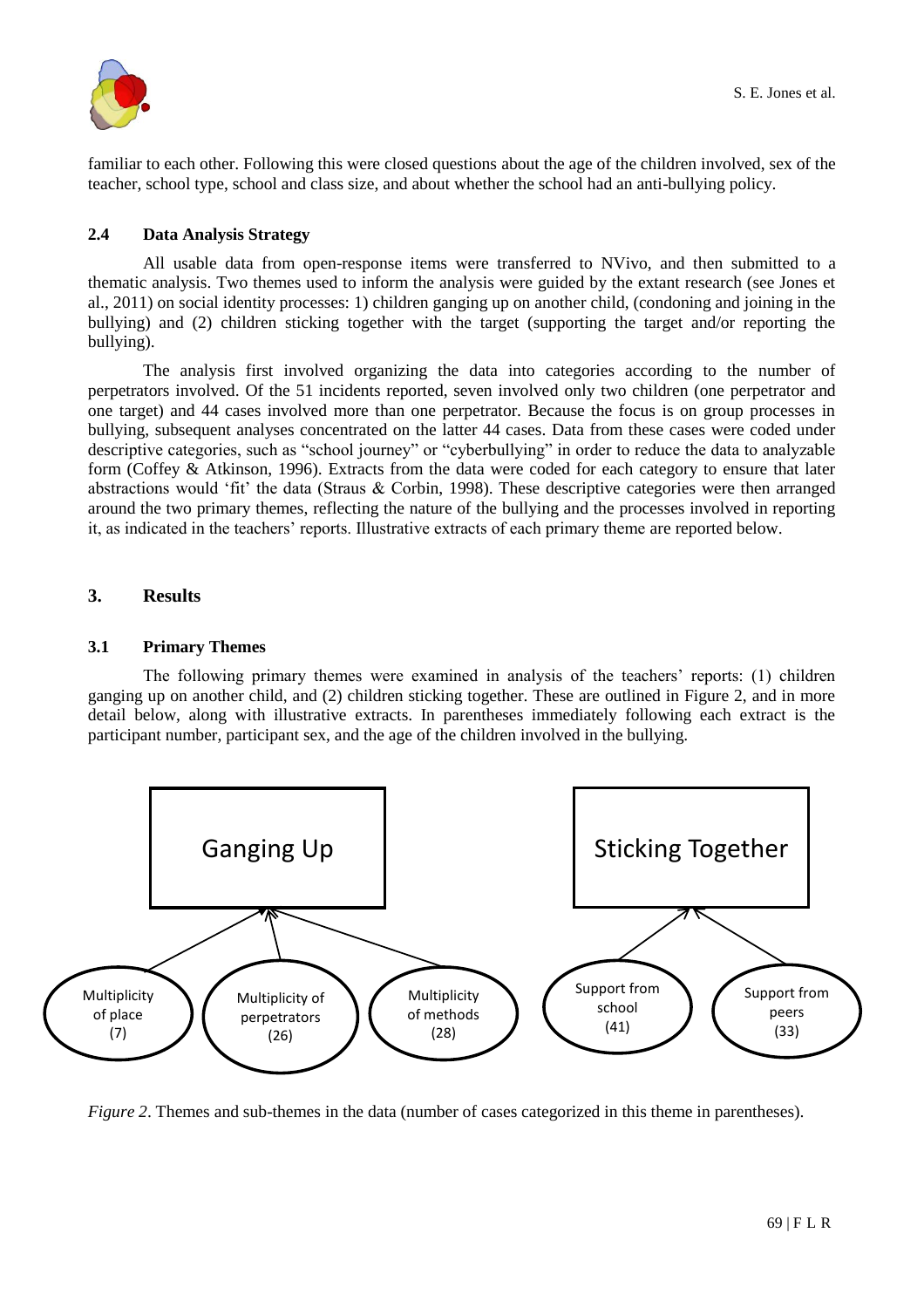

# *3.1.1 Ganging up*

Particularly common in teachers" accounts of bullying involving more than one perpetrator was the way in which children were seen as "ganging up" on their target. This theme could be divided into three subthemes. The first concerned the multiplicity of the perpetrators doing the bullying:

> *"I discovered that a group of girls in my class were bullying one particular child ... there were about 7 or 8 involved altogether"* (P30, Female, 10-11 years old).

> *"A Year 8 boy [was] repeatedly called homophobic names by a number of class peers"* (P22, Female, 12-13 years old).

> *"The [bullying] group involved two girls and four boys"* (P4, Male, 12-14 years old).

In a few instances the ganging up by multiple perpetrators was directed at a group-level characteristic in the target, like race or sexuality:

> *"One boy at a lunch table directed the word "nigger" at one of our black students…the white students at the table had been directing racial comments at the black student for quite some time"* (P44, Female, 12-13 years old).

*"There was a case when teenagers were harassing a student who was perceived to be gay"* (P45, Female, 12-13 years old)

*"A boy repeatedly called homophobic names by a number of class peers*" (P22, Female, 12-13 years old).

The majority of the bullying occurred between perpetrators and a target who were members of the same class group, and who were sometimes described as close friends before the bullying started, but who would then gang up on a target:

> *"They appeared to be good friends at the start of the year and sat next to each other in class. They certainly had several classes together"* (P 25, Female, 11- 12 years old).

> *"Bullying between girls that had been friends ... the main three girls had been close friends"* (P2, Female, 15-16 years old).

*"Same class, close friends"* (P3, Female, 11-12 years old)

*"…the target student had previously been good friends with the bullies... children involved were in some of the same classes*" (P8, Female, 17-8 years old).

*"Same class... child being bullied was friends with those showing bullying behaviour"* (P14, Male, 9-11 years old).

Ganging up was also apparent in the multiplicity of methods (the second sub-theme) that were used to bully the target according to many reports:

> *"Name-calling, nasty comments, bringing student to tears, getting others to ignore student, hiding student's possessions"* (P28, Male, 13-14 years old).

> *"The bullying was mostly gossiping, rumour-spreading and withdrawing friendships (also encouraging others to withdraw friendships)"* (P2, Female, 15-16 years old).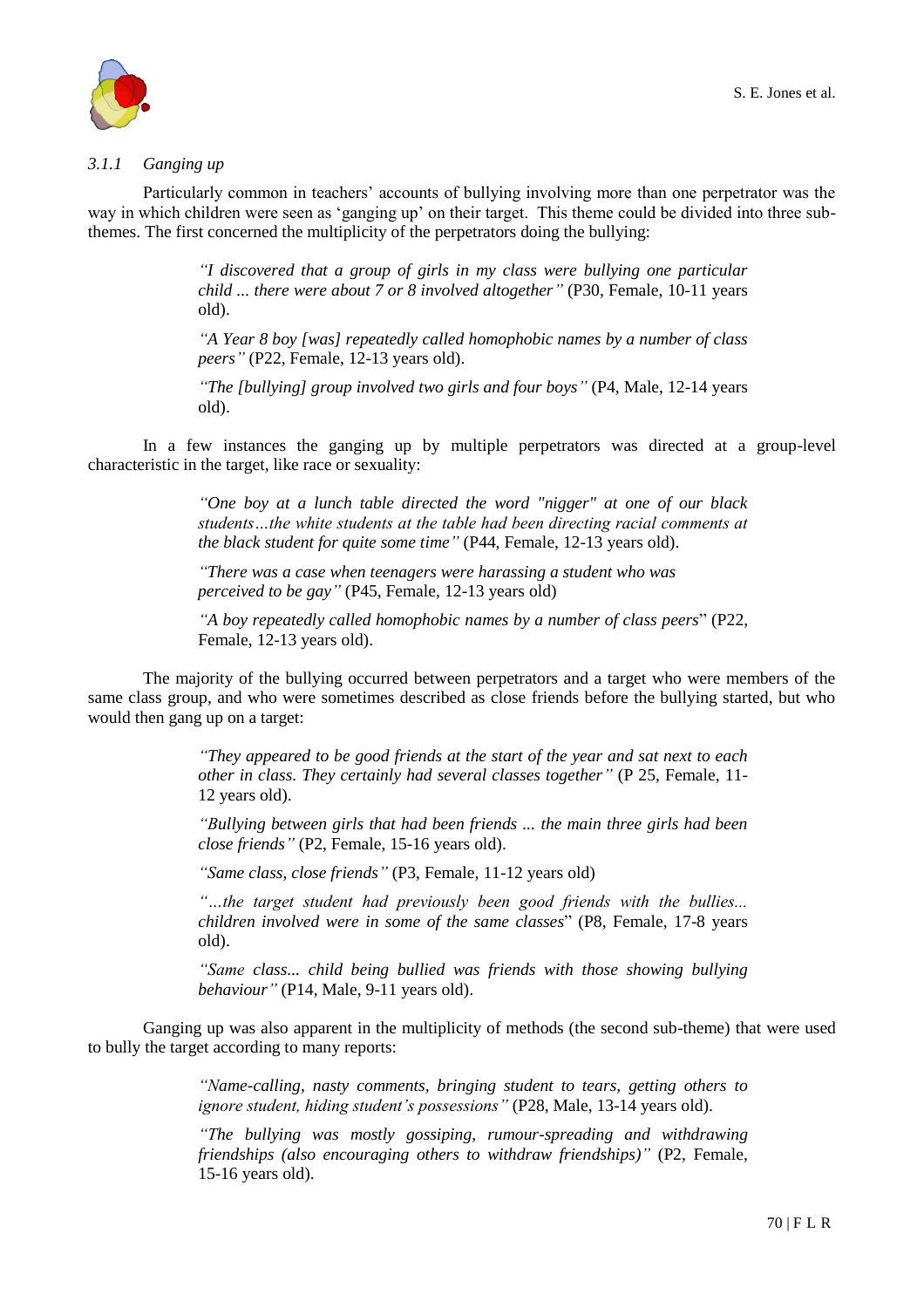

*"Bullying included name-calling, throwing small objects [and] trying to split up friendship groups"* (P19, Unknown, 11-13 years old).

Among the reports, it was uncommon for one "type" of bullying to be administered to a target. Also prevalent was that bullying occurred not just at school, but in multiple places (the third sub-theme):

> *"Bullying began in school and then moved to outside school and through e-mail and IM [instant messaging]"* (P29, Female, 12-14 years).

> *"Bullying spilled over into extra-curricular activities"* (P14, Male, 9-11 years old).

> *"The bullying took place mostly at home but intimidation followed in school"* (P31, Unknown, 17-18 years old).

> *"This happened in school and continued out of school"* (P32, Female, 12-13 years old).

> *"Happened in school halls at first but carried over to homes"* (P37, Female, 14-16 years old).

The effects of "ganging up" were seen in the emotional experiences of the targets, as reported by the teachers:

*"The target had been devastated by the bullying."* (P4, Male, 12-14 years old)

*"They [parents] said he was very distressed and did not want to return to class as he was too afraid."* (P5, Female, 15-16 years old)

*"Name calling (about appearance)... is what upset the girl.* (P10, Male, 11-12 years old)

Thus, bullying is construed as a set of activities whereby a group of children "gang up" on another child, as illustrated by the multiplicity of the perpetrators involved, the acts that take place, the spaces they take place in, and the way in which children can turn upon former friends, with negative emotional reactions sometimes directly induced by the perpetrators, and often evident in the targets' responses.

#### *3.1.2 Sticking together*

In parallel with "ganging up" on the part of the perpetrators, in the majority of cases children who found themselves to be the target of bullying were supported by their peers. Peers often showed solidarity with the target, independently of support of adults, in reporting the bullying to a teacher:

> *"Children (friends of the bullied) approached me and told me about what had happened, giving me names of the bullies, also of other children who could corroborate their story.[T]hey had not approached any other teachers or informed their parents"* (P19, Unknown, 11-13 years old).

> "*A child reported the bullying – a friend of the child reported it*" (P3, Female, 11-12 years old).

> *"His friend (not the target) reported to me an incident of verbal and physical bullying of the pupil"* (P17, Female, 13-14 years old).

> *"Five of the boy's friends were all supportive of the bullying claims and spoke to the teacher about it*" (P26, Female, 14-15 years old).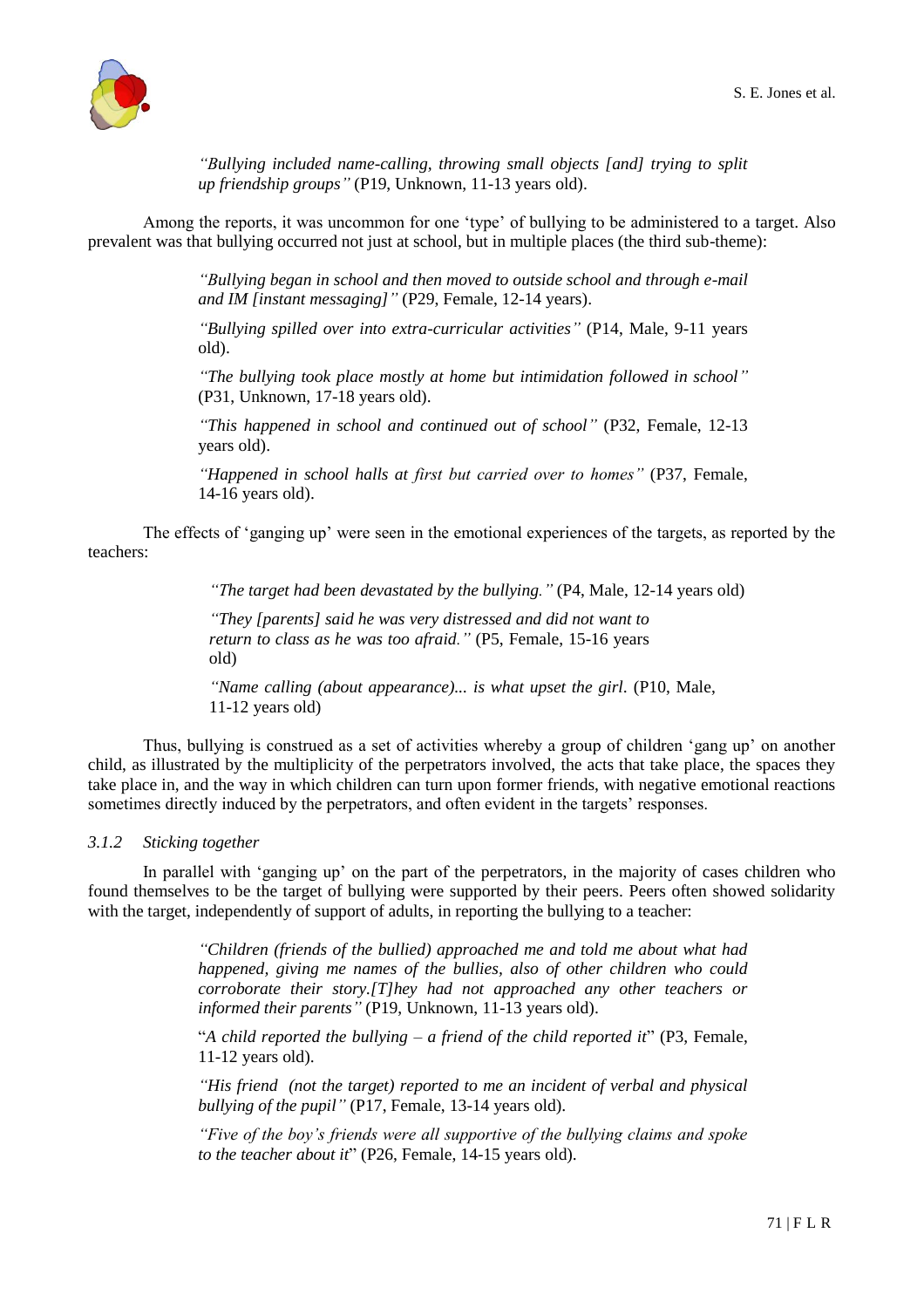

Peers also encouraged targets to report bullying for themselves, because they saw the bullying behaviour as illegitimate:

> *"She was supported by a small number of peers who had encouraged her to complain and felt her treatment was unfair"* (P10, Male, 11-12 years old).

In one case alternative friendship groups were effective in dissipating negative effects of bullying:

*"[He] found a different friendship group that seemed to be more effective than the school intervention"* (P20, Male, 11-12 years old).

There is evidence, then, that some children who are aware of bullying going on in their class appraise the situation as unfair, and work together as a group to "stick by" the target in order to overcome the bullying.

Beyond this, there was evidence in the teachers' responses that the school stuck together to deal with the bullying, often in line with a whole school policy:

> *"In this instance I spoke to the whole class as well as the girls involved. I also did my next class assembly on bullying so that it was kept in the forefront of their minds"* (P30, Female, 10-11 years old).

> *"Whole year group received a number of anti-homophobia forum theatre and in-class support resources* "(P22, Female, 12 -13 years old).

> *"There was a whole Year 7 assembly on cyberbullying and how it was easy for comments to have an effect. There was also a PSE [Personal and Social Education] session on cyberbullying that linked in with this"* (P25, Female, 11- 12 years old).

> *"In all the tutor groups we reminded students about the College's zero tolerance policy towards bullying"* (P9, Female, 16 -17 years old).

Thus, not only children, but staff members were seen here to "stick together" to promote an antibullying message to pupils.

## **4. Discussion**

The vast majority of cases that were reported by teachers for this research involved more than a twoperson perpetrator-target dyad. The data presented above provided a more nuanced picture of the ways in which social identity processes might be relevant to the problem of school bullying than that provided by previous experimental work (e.g., Jones et al., 2011; Nesdale et al., 2008), which has focused on strength of identification and group norms . Specifically, it emerged that bullying in groups has a substantial intragroup dynamic, with bullying sometimes occurring among former friends. This bullying took multiple forms, and happened in multiple spaces. Despite this, there was evidence that children work together in groups to overcome bullying.

## **4.1 Social Identity and Bullying**

This research lends support to a social identity-based account of bullying. There was evidence in the teachers" accounts that children form groups in order to bully, and that bullying is based on characteristics of group membership (e.g., sexuality, race). There was also evidence that children form supportive groups around targets of bullying, and that children are encouraged to identify with school-level group norms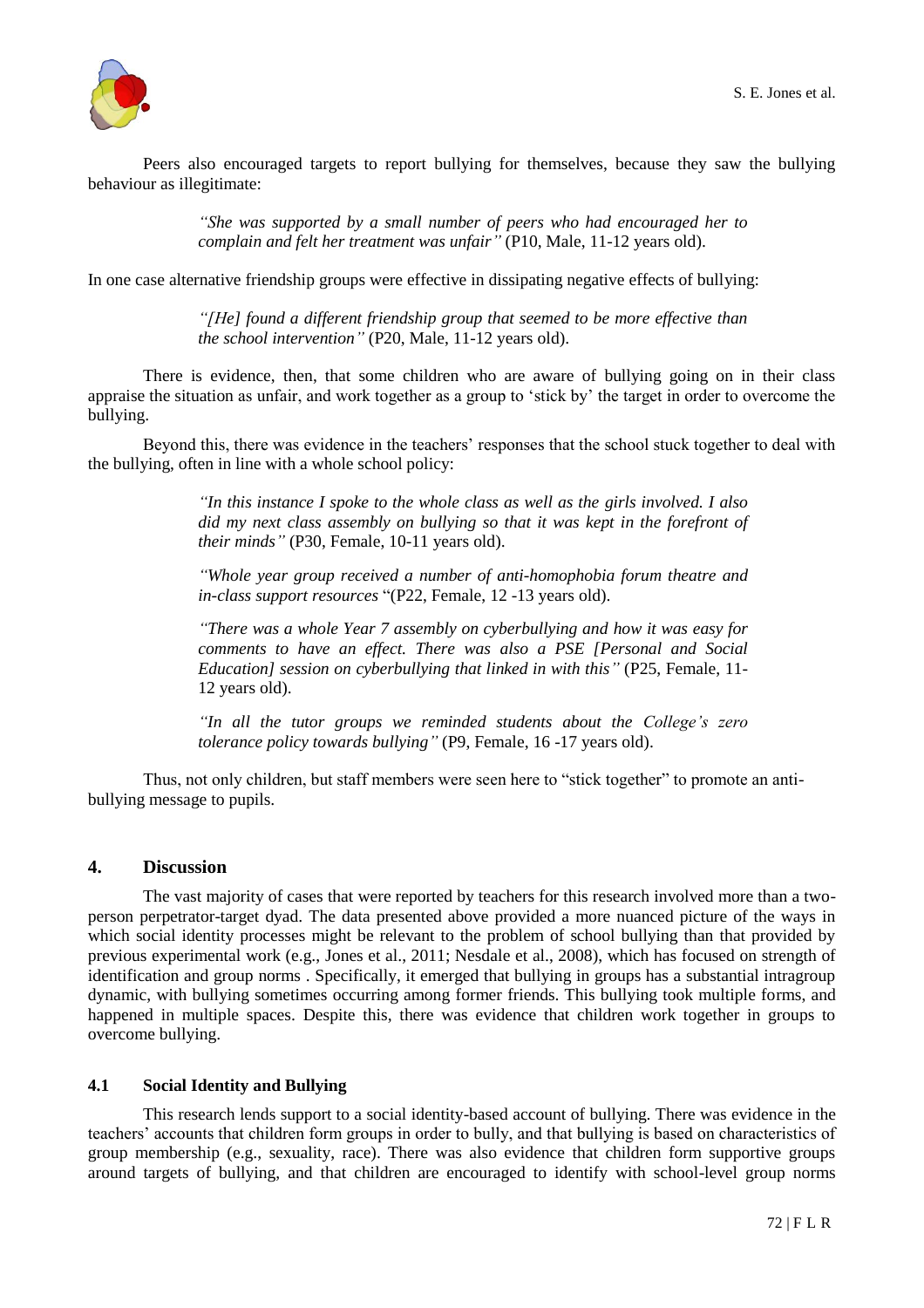

surrounding peer victimization. These findings are thus in line with scenario-based research (e.g., Jones et al., 2011, 2012; Nesdale et al., 2008) showing children"s tendency to follow group norms surrounding bullying, and to identify with, and behave in line with, their friendship groups. A novel insight for research looking at social identity processes in bullying is that bullying occurs between children who were former friends. Situations were described by teachers whereby two or more children would target someone who was previously perceived to be part of their friendship group. Notwithstanding possible misconceptions by teachers regarding friendship groups, or that this sample was self-selected, and likely to be unrepresentative of all bullying incidents in a school, or specific time period, this finding is consistent with recent research by Mishna, Wiener, and Pepler (2008), whose interview data showed that children were sometimes targeted by their friends. This finding prompted the authors to pose further research questions concerning how friendships might become bullying relationships, as well as how children deal with such bullying. From a social identity perspective, one might also ask about the group dynamics entailed in such bullying. Jetten, Branscombe, Spears, and McKimmie (2003) coined the term peripheral group members to describe new group members, or those who represent the group"s prototype less well. It may be the case that the children who are bullied from within friendship groups are peripheral group members who want to become closer to the friendship group, but are bullied because they are unsure of the norms of that group. Or, relatedly, is bullying within groups a way of policing friendship group norms, such that those who are bullied are those members who fail to conform to such norms? Alternatively, is it the case that each friendship group contains multiple alliances between children such that the group is made up of one superordinate, and several subordinate groups, between which bullying occurs? These are all questions that could be addressed in future research.

# **4.2 Teachers' Views**

This study shows that teachers are aware of a group-level nature to bullying. Here, teachers reported which were the targets and perpetrators of the bullying, as well as the "group of girls and boys" who surround and support the perpetrators and targets. Additionally, the teachers recognized that targets were often supported by friends in reporting what had happened. This is in line with Yubero and Navarro (2006), who found that teachers also showed awareness of the "relational" nature of bullying. The findings are also consistent with those of Nesdale and Pickering (2006) in showing that social identity concerns, regarding the schools norms about bullying (seen in their adherence to school policy) often came to the fore. Indeed, teachers" responses to the bullying seemed overwhelmingly to stem from a need to ensure that key messages concerning bullying were understood at a group level: extensive group-level interventions were executed, in order to reinforce anti-bullying messages. Nonetheless, the question regarding the extent to which these work in harmony with or at cross purposes to other aspects of the school"s ethos remains open. It is not clear whether the anti-bullying strategies noted above are part of a coherent norm-based strategy, or an *ad-hoc* reaction to the bullying. Thus, from a social identity perspective, it would be interesting to consider more carefully, and in a larger-scale study, with a representative sample of teachers, the processes of formation, dissemination, and acceptance of school-wide anti-bullying norms among school pupils and staff.

## **4.3 Practical Implications**

The research reported here has implications both for research into bullying and for practice. For researchers, it is apparent that one bullying episode is not always of a single type (e.g., verbal bullying, physical bullying, emotional bullying, or cyberbullying) as classified in the literature (e.g., Rigby, 2007). Although Rigby recognized that these forms of bullying may co-occur, scenario-based research, such as Jones, Manstead and Livingstone"s (2009) work on cyberbullying, or Hitti, Mulvey, Rutland, Abrams, and Killen's (in press) work on social exclusion, has typically focused on just one form of bullying. It may be advisable in future research to represent various forms of bullying as happening concurrently, in order to represent more accurately the ways in which children "gang up" on a peer. Similarly, given the evidence reported above that children often show a supportive response to targets of bullying, this type of reaction could be investigated in scenario-based research: specifically, when there are children in support of a target, and children in support of a perpetrator, what determines bystanders' reactions? It should also be noted that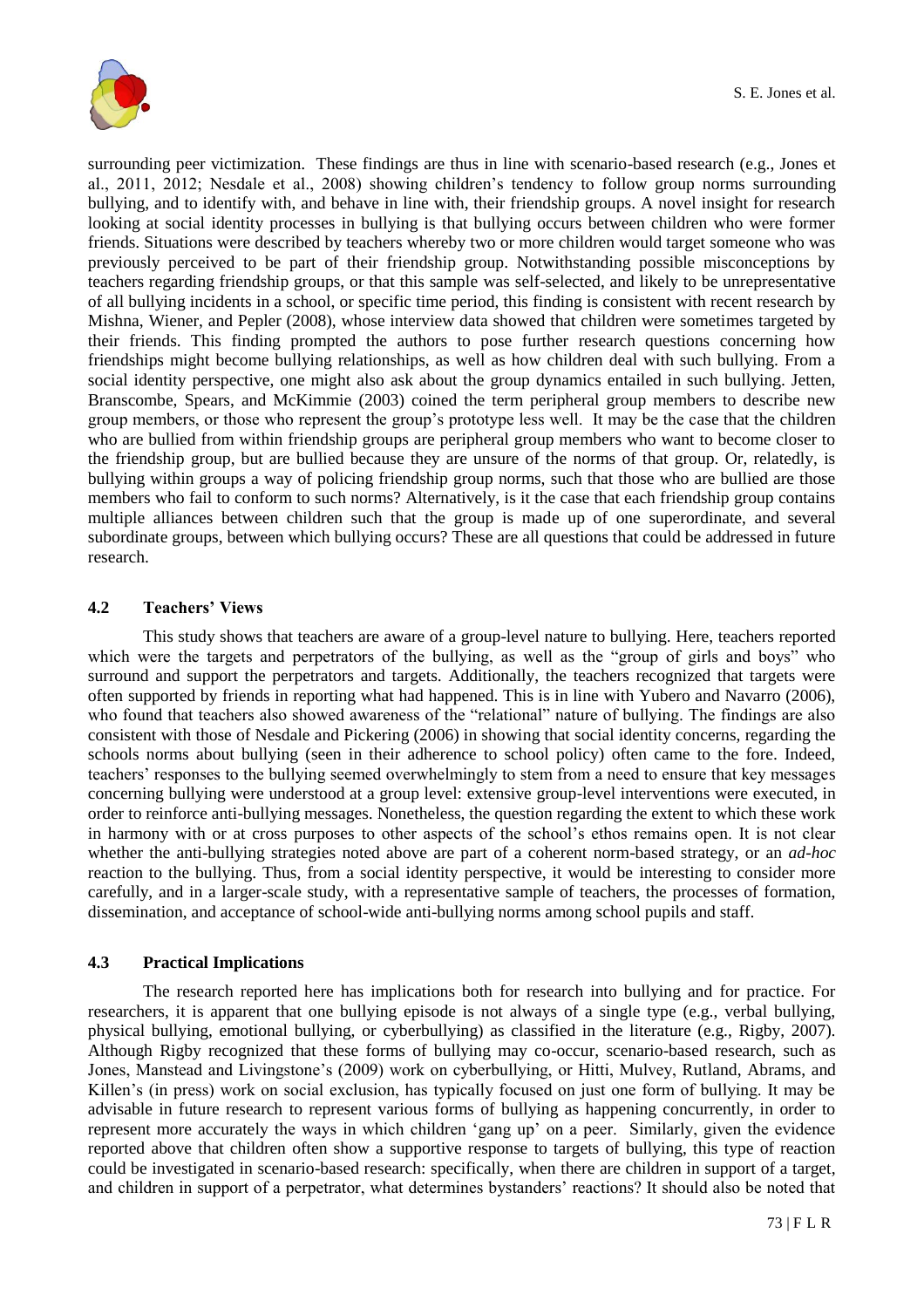

previous research, to our knowledge, has only focused on one understanding of these scenarios (i.e., what teachers *or* children think). Here, we assessed teachers' views. It would have been interesting to triangulate these with children's or parents' views about these same instances of bullying. This would have compromised anonymity, but would certainly be feasible in the context of scenario-based research. Resolving mismatches and omissions in reporting of bullying could provide another route to intervention.

At a practical level, this study points to a potential avenue for intervention in terms of teachers" responses to bullying. While the bullying described frequently happened among groups of children, current interventions do not focus on the group dynamics among perpetrating children that might have led to and sustained the bullying. Thus, future interventions could seek to raise teachers" awareness of group dynamics, as outlined by social identity research, and of the (group-based) emotional responses of children other than the target. In this way, teachers might be better attuned to the group dynamics of the classroom and thereby be better positioned to "nip bullying in the bud" before it escalates.

# **4.4 Conclusions**

The main aim in this research was to explore how teachers described bullying episodes in which they have been involved, with a particular focus on the role of the group in perpetrating, dealing with and stopping these bullying episodes. The qualitative analysis employed here was well suited to this aim. Although it does not allow us to make conclusive statements regarding the broader picture of group bullying, for example concerning how commonly bullying episodes involve the group, or the specific characteristics of those children who are involved in group bullying, it does permit exploration of the content of bullying episodes. Previous scenario-based research had shown that social identity concerns may be relevant to bullying. What is evident from the present study is that children bully in groups and work together to resist bullying. The teachers' reports also provide insight into the specific activities that children engage in in order to bully or support other children. The research could therefore be used as a basis for (a) helping teachers to understand better the nature of bullying, and (b) researchers to represent the group processes that children engage in a more realistic and more nuanced way in their empirical work.

# **Keypoints**

- $\bullet$ Bullying may be understood as a group phenomenon.
- $\bullet$ Social identity theory gives a framework for how peer group processes might maintain or resist bullying.
- Much work on bullying in groups has been scenario-based experimental research, while  $\bullet$ interventions work at the school or class, rather than at the friendship group level.
- $\bullet$ This study asks teachers for accounts of bullying.
- $\bullet$ The teachers provided rich accounts of bullying that evidence the group processes that might undergird its support or resistance, and which point to ways in which bullying might be addressed at the peer (friendship) group level.

## **Acknowledgements**

The first author gratefully acknowledges support from the Economic and Social Research Council (award number: PTA-031-2006-00548). The third author would like to thank the Leverhulme Trust (ECF/2007/0050) for their support. We are also grateful to Guida de Abreu for her comments on an earlier draft of this manuscript, and to the children who took part in this research, and to the school, teachers, and parents who allowed them to do so.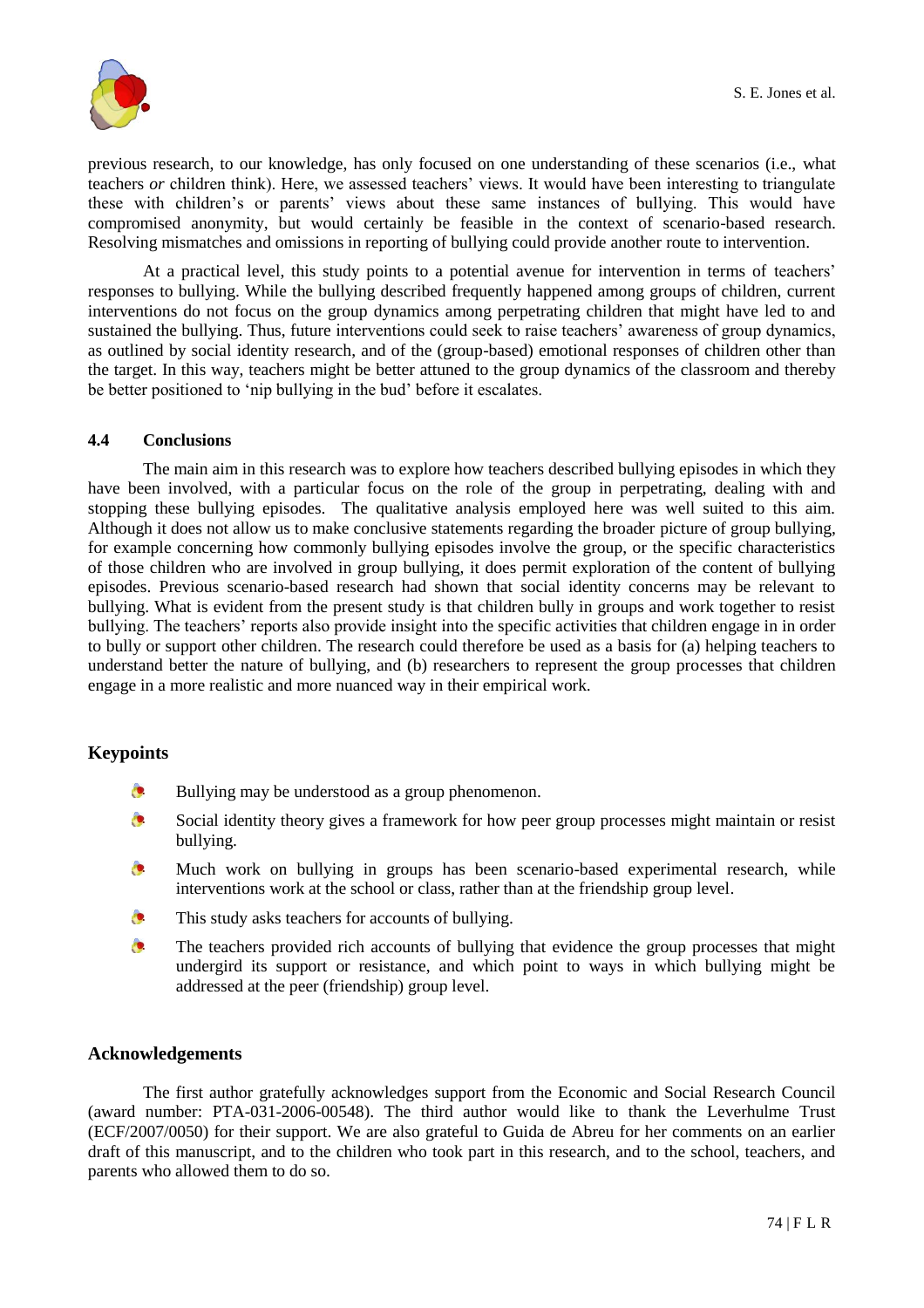

# **References**

- Atlas, R. S., & Pepler, D. J. (1998). Observations of bullying in the classroom. *Journal of Educational Research, 92*, 86–89. doi: 10.1080/00220679809597580
- Bauman, S., & Del Rio, A. (2005). Knowledge and beliefs about bullying in schools: Comparing pre-service teachers in the United States and the United Kingdom. *School Psychology International, 26(4),* 428-442 doi: 10.1177/0143034305059019
- Boulton, M. J. (1997). Teachers' views on bullying: definitions, attitudes and ability to cope. *British Journal of Educational Psychology, 67,(2) 223-233.* doi: 10.1111/j.2044-8279.1997.tb01239.x
- Boulton, M.J., Hardcastle, K., Down, J. Simmonds, J., & Fowles, J. A. (2014). A comparison of pre-service teachers" responses to cyber versus traditional bullying scenarios: similarities and differences and implications for practice. *Journal of Teacher Education. 65 ,(2)*145-155. doi:10.1177/0022487113511496
- Coffey A & Atkinson P (1996). *Making sense of qualitative data: Complementary strategies.* Thousand Oaks CA: Sage.
- Department for Children, School, and Families (2007). Safe to learn: Embedding anti-bullying work in schools. Retrieved on 03/31/2011 from:<http://www.teachernet.gov.uk/publications>
- Dunham, Y., Baron., A.S., & Carey, S. (2011). Consequences of "minimal" group affiliations in children *Child Development,* 82(3), 793-811. doi: 10.1111/j.1467-8624.2011.01577.x
- Espelage, D.L., Low, S. & De La Rue, L. (2012). Relations between peer victimization subtypes, family violence, and psychological outcomes during early adolescence. *Psychology of Violence, 2,* 313-24
- Fekkes, M., Pijpers, F. I. M. and Verloove-Vanhorick, S. P. (2005). Bullying: Who does what, when and where? Involvement of children, teachers and parents in bullying behavior. *Health Education Research: Theory and Practice, 20:* 81-91.
- Hazler, R. J., Miller, D. L., Carney, J. V. & Green, S. (2001). Adult recognition of school bullying situations. *Educational Research 43,* 133–46.
- Hitti, A., Mulvey, K. L., Rutland, A., Abrams, D. & Killen, M. (2013). When is it OK to exclude a member of the ingroup?: Children"s and adolescents" social reasoning. *Social Development*, [doi:org/10.1111/sode.12047](http://dx.doi.org/10.1111/sode.12047)
- Horne, A.M., Stoddard, J.L., & Bell, C.D. (2007). Group approaches to reducing aggression and bullying in school. *Group Dynamics - Theory, Research and Practice, 11 (4),* 262-271.doi:10.1037/1089- 2699.11.4.262
- Holt, M. K. & Keyes, M. A. (2004). Teachers' attitudes towards bullying. In D. L. Espelage and S. M. Swearer (eds). *Bullying in American schools: A social-ecological perspective on prevention and intervention,* (pp. 121–40). Mahwah, NJ: Erlbaum.
- Hunter, S.C., Mora-Merchán, J.A., & Ortega, R. (2004). The long-term effects of coping strategy use in the victims of bullying. *The Spanish Journal of Psychology, 7 (1),* 3-12.
- Hymel, S., Vaillancourt, T., McDougall, P., & Renshaw, P.D. (2002). Peer acceptance and rejection in childhood. In P.K. Smith & C.H. Hart (Eds.), *Blackwell handbook of childhood social development* (pp. 265–284). Malden, MA: Blackwell.
- Jetten, J., Branscombe, N. R., Spears, R., & McKimmie, B. M. (2003). Predicting the paths of peripherals: The interaction of identification and future possibilities. *Personality and Social Psychology Bulletin, 29,* 130-140. doi: 10.1177/0146167202238378
- Jones, S. E., Haslam, S. A., York, L., & Ryan, M. K. (2008). Rotten apple or rotten barrel? Social identity and children"s responses to bullying. *British Journal of Developmental Psychology, 26(1),* 117–132. doi:10.1348/026151007X200385
- Jones, S.E., Manstead, A.S.R., & Livingstone, A.G. (2012). Fair-weather or foul-weather friends? Group identification and children"s responses to bullying. *Social Psychology and Personality Science, 3(4)*, 414-420. doi: 10.1177/1948550611425105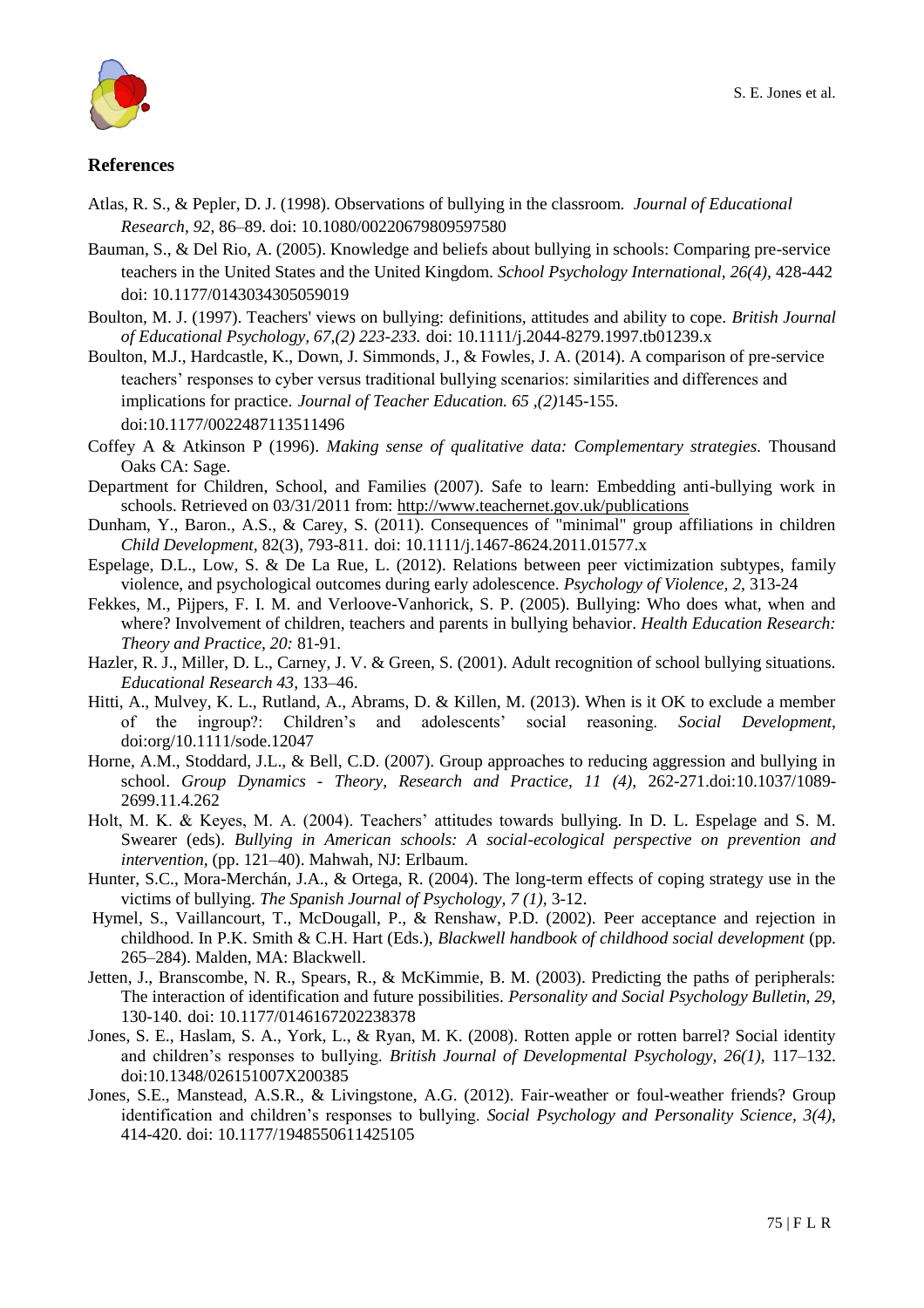

- Jones, S.E., Manstead, A.S.R., & Livingstone, A.G. (2011). Ganging up or sticking together: Group processes and children"s responses to bullying. *British Journal of Psychology, 102 (1),* 71-96. doi: 10.1348/000712610X502826
- Jones, S.E., Manstead, A.S.R.,& Livingstone, A.G. (2009). Birds of a feather bully together: Group processes and children"s responses to bullying. *British Journal of Developmental Psychology, 27,* 853- 873. doi: 10.1348/026151008\_390267
- Khoury-Kassabri, M. (2009). The relationship between staff maltreatment of students and bully-victim group membership. *Child Abuse & Neglect, 33,* 914-923.
- Kochenderfer-Ladd, B., & Pelletier, M. (2008). Teachers' views and beliefs about bullying: Influences on classroom management strategies and students" coping with peer victimization. *Journal of School Psychology 46*, 431-453. doi: 10.1016/j.jsp.2007.07.005
- Mishna, F., Wiener, J., & Pepler, D. (2008). Some of my best friends: Experiences of bullying within friendships. *School Psychology International, 29(5),* 549-573. doi:10.1177/0143034308099201
- Morrison, B. (2006). School bullying and restorative justice: Toward a theoretical understanding of the role of respect, pride and shame. *Journal of Social Issues, 62,(2)* 371-392 doi: 10.1111/j.1540- 4560.2006.00455.x
- Nesdale, D. (2007). Peer groups and children's school bullying: Scapegoating and other group processes. *European Journal of Developmental Psychology, 4, 388-392.*doi**:** 10.1080/17405620701530339
- Nesdale, D., Durkin, K., Maass, A., Kiesner, J., & Griffiths, J. (2008). Effects of group norms on children's intentions to bully. *Social Development, 17*, 889–907. doi: 10.1111/j.1467-9507.2008.00475.x
- Nesdale,D.,& Pickering,K. (2006) Teacher"s reactions to children"s aggression. *Social Development, 15,(1)*109-127. doi: 10.1111/j.1467-9507.2006.00332.x
- Nicolaides, S., Toda, Y. & Smith, P. K. (2002). Knowledge and attitudes about school bullying in trainee teachers. *British Journal of Educational Psychology 72*, 105–18. doi: 10.1348/000709902158793
- Ojala, K., & Nesdale, D. (2004). Bullying and social identity: The effects of group norms and distinctiveness threat on attitudes towards bullying. *British Journal of Developmental Psychology, 22,* 19–35. doi: 10.1348/026151004772901096
- Olweus, D. (1994) Annotation: bullying at school: basic facts and effects of a school based intervention program. *Journal of Child Psychology and Psychiatry and Allied Disciplines, 35*, 1171–1190.no doi
- O'Moore, M., Kirkham, C., & Smith, M. (1998) Bullying in schools in Ireland : A nationwide study. *Irish Educational Studies, 17,* 255 – 271.
- Rigby, K. (2007). *Bullying in schools and what to do about it (Updated, revised).* Melbourne: Australian Council for Education Research.
- Roberts, S., Zhang, J., Truman, J., & Snyder, T. D. (2012). Indicators of school crime and safety: 2011 (Pub No. NCES 2012-002/NCJ 236021). Washington, DC: U.S. Department of Education and U.S. Department of Justice. Retrieved from<http://nces.ed.gov/pubs2012/2012002.pdf>
- Sainio, M., Veenstra, R., Huitsing, G., & Salmivalli, C. (2011). Victims and their defenders: A dyadic approach. *International Journal for Behavioral Development 35*, 144-151. doi: 10.1177/0165025410378068
- Smith, P.K., & Brain, S. (2000). Bullying in schools: Lessons from two decades of research. *Aggressive Behavior, 26,* 1-9. doi: 10.1002/(SICI)1098-2337
- Strauss, A., & Corbin, J. (1998). *Basics of qualitative research: Techniques and procedures for developing grounded theory.* Thousand Oaks, CA: Sage.
- Tajfel, H., Billig, M. G., Bundy, R. P., & Flament, C. (1971). Social categorization and intergroup behavior. *European Journal of Social Psychology, 1,* 149-177. Tajfel, H., & Turner, J. (1979). An integrative theory of intergroup conflict. In W.G. Austin & S. Worchel (Eds.) *The social psychology of intergroup relations*. (pp. 7-24). Monterey, CA: Brooks Cole.
- Turner, J. C. (1999). Some current issues in research on social identity and self-categorization theories. In N. Ellemers, R. Spears, & B. Doosje (Eds.) *Social identity: Context, commitment, content.* (pp. 6-34). Oxford: Blackwell.